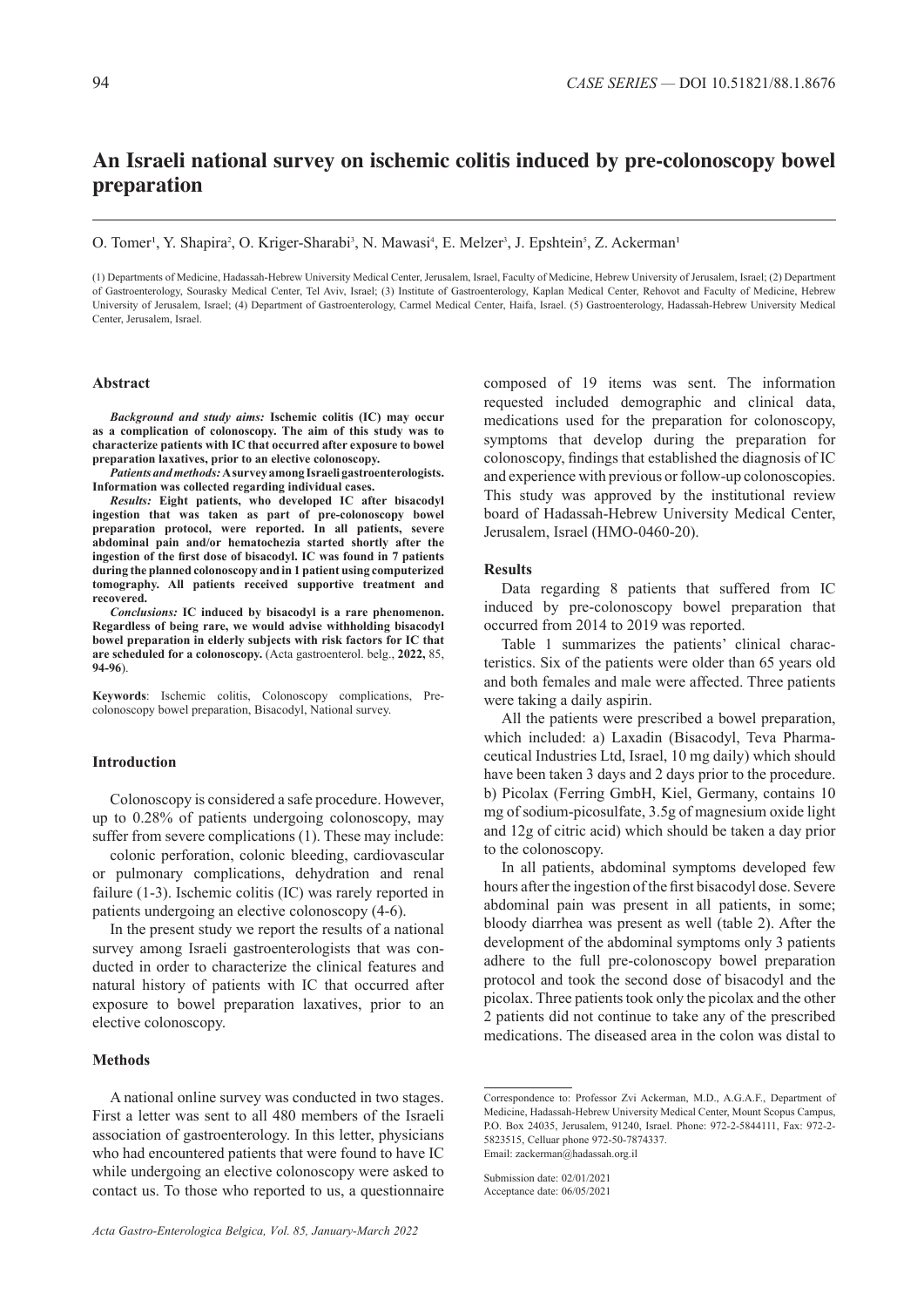| Pt's N                  | Age | <b>Sex</b> | <b>Medical background</b>                | <b>Previous Gastrointestinal pathology</b>                    | <b>Current Medications</b>                     |
|-------------------------|-----|------------|------------------------------------------|---------------------------------------------------------------|------------------------------------------------|
| 1                       | 66  | F          | smoker, s/p HCV infection, obesity       | s/p sigmoidectomy due to colonic<br>carcinoma 5 years earlier | aspirin                                        |
| $\overline{2}$          | 66  | F          | hypothyroidism                           | NA                                                            | eltroxin                                       |
| $\mathbf{3}$            | 73  | M          | prostatic carcinoma, hyperlipidemia, HTN | radiation proctitis                                           | aspirin, $\alpha$ and $\beta$ blockers, statin |
| $\overline{\mathbf{4}}$ | 70  | M          | smoker, HTN, PVD                         | NA                                                            | aspirin, ACE inhibitors                        |
| 5                       | 53  | F          | hypothyroidism                           | NA                                                            | eltroxin                                       |
| 6                       | 42  | F          | NA                                       | N <sub>A</sub>                                                | <b>NA</b>                                      |
| $\overline{7}$          | 67  | M          | hyperlipidemia                           | <b>NA</b>                                                     | Statin                                         |
| 8                       | 69  | F          | osteoporosis, fatty liver                | hiatus hernia                                                 | bisphosphonates, calcium<br>carbonate          |

#### Table 1. — **Patients' clinical characteristics**

Pt N = patient's number, HCV= hepatitis C, HTN=hypertension, PVD= peripheral vascular disease, NA= not applicable,  $s/p$ = status post, ACE = angiotension converting enzyme.

| Pt's N          | <b>Symptoms</b>                    | Onset of symptoms after the<br>first bisacodyl dose | Location and extent of ischemic colitis                |  |
|-----------------|------------------------------------|-----------------------------------------------------|--------------------------------------------------------|--|
| $\mathbf{1}$    | abdominal pain, vomiting, diarrhea | 6 hours                                             | from 10 to 40 cm, proximal to the surgical anastomosis |  |
| $\overline{2}$  | abdominal pain, bloody diarrhea    | few hours                                           | From 25 to 40 cm, proximal to anus                     |  |
| 3               | abdominal pain                     | few hours                                           | from 35 to 45 cm, proximal to anus                     |  |
| $\overline{4}$  | abdominal pain                     | 6 hours                                             | left colon                                             |  |
| $\overline{5}$  | abdominal pain                     | few hours                                           | sigmoid colon                                          |  |
| 6               | abdominal pain, bloody diarrhea    | few hours                                           | descending $&$ sigmoid colon                           |  |
| $7\phantom{.0}$ | abdominal pain, bloody diarrhea    | few hours                                           | descending $&$ sigmoid colon                           |  |
| 8               | abdominal pain                     | few hours                                           | sigmoid colon                                          |  |

Table 2. — **Procedure's characteristics**

In all patients, except the 4<sup>th</sup> patient, the presence of ischemic colitis induced by pre-colonoscopy bowel preparation was diagnosed by colonoscopy. Pt  $N =$  patient's number.

the splenic flexure, meaning the descending and/or the sigmoid colon (table 2). In the patients that underwent the planned colonoscopy (7 out of 8), biopsy from the diseased area was suggestive of IC.

All patients received supportive treatment and recovered. Three patients were found to have a documented prior colonoscopy examination; all were without any pathological findings. Two of these patients were prescribed the same bowel preparation in the previous colonoscopies. In five cases a follow-up colonoscopy examination was made using a different bowel preparation. All exams were found to be normal.

## **Discussion**

All the patients described herein suffered most probably from IC induced by pre-colonoscopy bowel preparation. Ischemic colitis is the most common form of intestinal ischemia (6). The incidence of IC in the general population ranges from 4.5 to 44 cases per 100,000 person-years. Elderly subjects with multiple comorbidities have a relatively higher risk for IC (6). It is assumed that the colon is predisposed to ischemia due to its relatively low blood flow compared to the rest of the gastrointestinal tract (7).

All the patients that were collected in the present national survey were in a stable medical condition while preparing for the elective colonoscopy. None of them suffered from acute medical conditions that could compromise their systemic as well as their intestinal blood flow. The only clinical parameter in common to all our patients was an exposure to the same pre-colonoscopy bowel preparation. Colonic ischemia is known to be induced by a large variety of pharmacological agents (8,9). These may include constipation inducing medications, digitalis, hormonal therapies, immunosuppressive agents, non-steroidal-anti-inflammatory drugs, illicit pharmacological agents, antimicrobials, decongestants, diuretics, vasopressor agents, as well as and various laxatives (8-11).

The understanding that medications may promote the development of IC, lead Bielefeldt to search the